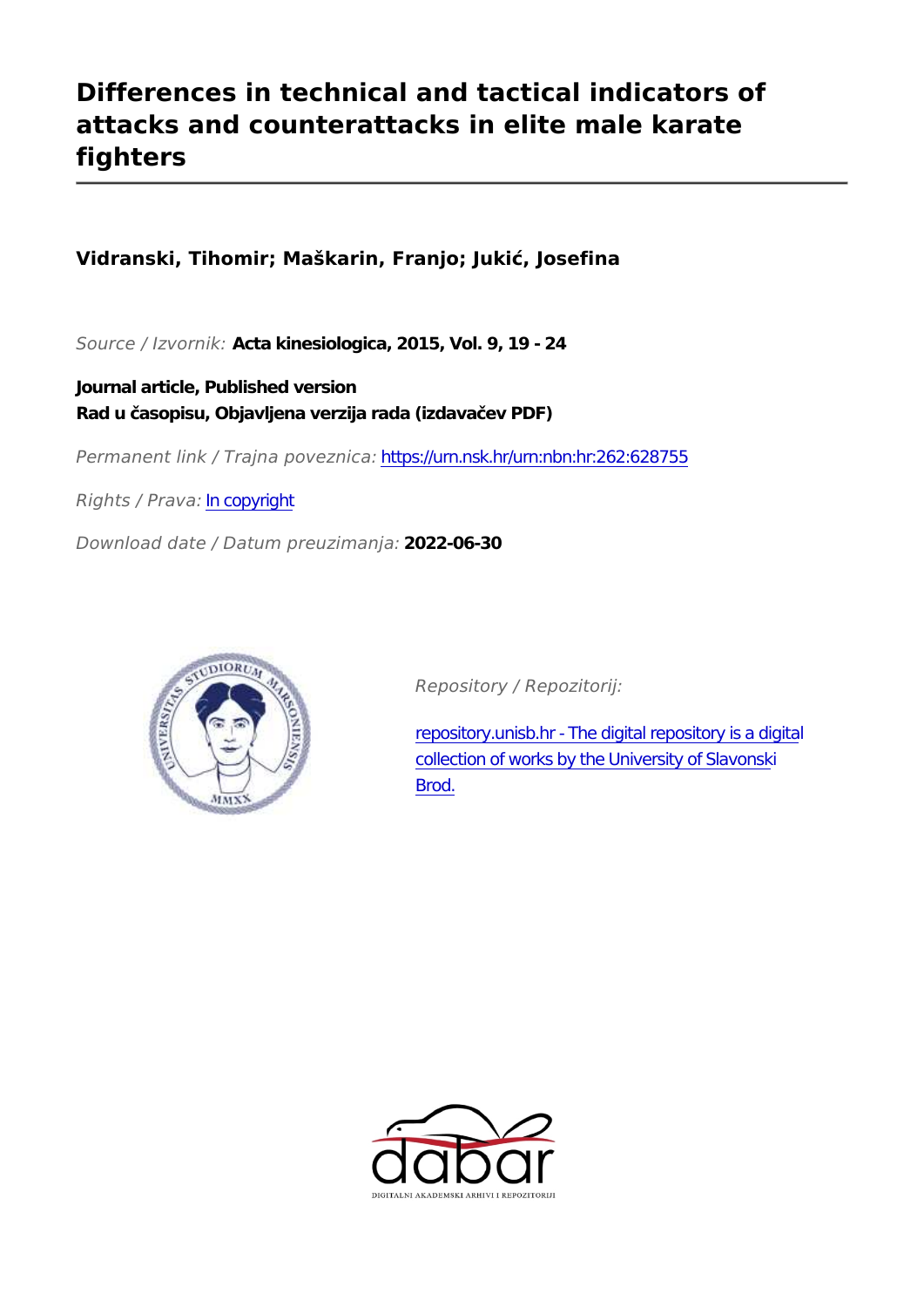#### **DIFFERENCES IN TECHNICAL AND TACTICAL INDICATORS OF ATTACKS AND COUNTERATTACKS IN ELITE MALE KARATE FIGHTERS**

#### **Tihomir Vidranski**¹**, Franjo Maškarin**² **and Josefina Jukić**<sup>3</sup>

<sup>1</sup> Faculty of Education, University of Josip Juraj Strossmayer, Osijek, Croatia *² Faculty of Kinesiology, University of Zagreb, Zagreb, Croatia 3 Faculty of Kinesiology, University of Split, Split, Croatia* 

*Original scientific paper* 

*Abstract In this research we identified, registered and analyzed the specific technical and tactical structures of attacks and counterattacks in karate fights in order to test our hypothesis that karate fights are primarily won by using simple techniques. In order to attain the aforementioned goals we analyzed a sample of total 274 senior contesters in 137 karate fights, who are older than 18 years and who participated in the maximum of three fights during the 2008 World Karate Championships in Tokyo. The sample was described with 48 technical and tactical indicators of situational efficiency and fight outcome variables. The data were used to form an initial matrix (48 variables in 274 fights = 4642 derived data) where events in each variable (48 technical and tactical indicators) were defined as frequencies in which an individual fighter executed a marked or unmarked technique in attack or counterattack. Such data was used to derive variables for assessment of overall situational effect of karate practitioner during the fight and for the assessment of partial situational effects of technique. The obtained results indicate that the situational efficiency and obtained differences in technical and tactical fighting concept were influenced by quick techniques of low biomechanical requirements, that is, the aforementioned techniques were used by situationally better and more effective fighters as assets of tactical surprise for gaining advantage in the attack phase. Such results confirm our hypothesis that karate fights are won by using primarily techniques with low biomechanical requirements.* 

*Key words: karate, combat sports, techniques, tactics, world championships* 

#### **Introduction**

The research of the structural analysis of karate, as the outset point of technical and tactical training, represents the scientific aspect of analysis of the functioning of the phenomena which pervade every level of sports activity. Situational efficiency regarding success in karate fights to a great degree depends on the ability to accomplish various structures of motion, in different manner and from variable distances. Consequently, there is a great necessity to identify the technical and tactical indicators (Olivia et al., 2002). There are few papers which describe factual indicators of technical and tactical fighter efficiency in situational conditions: Gužvica, 2001; Kapo et al., 2005; Villani 2004; Katić et al. 2005; Blažević et al., 2006; Doder et al. 2009, whereas only the reports conducted by Villani and Distaso 2004; Koropanovski and Jovanović 2007 and Koropanovski et al., 2008, that represent a more precise study of technical and tactical indicators, specifically of frequencies of marked techniques in a karate fight. The most recent research by Jovanović et al., 2010 makes inquiry into point differences between the techniques regarding the earlier and present rules of point scoring. The majority of studies in recent years suggest the mutual influence of scientific accomplishments and technical advancement in sports, which is a trend crucial for the development of elite sport. The high efficiency of this relation is defined by numerous components, where the factor of competitor efficiency analysis research represent the set of

variables which describe the factors of sport success in the most significant way. A karate fight can be observed as a complex dynamical system consisting of two fighters who have opposite interests and goals. The interests and goals of fighter "A" are the same as the interests and goals of fighter "B", although diametrically opposed. The fighter "A" is in the phase of the attack if they perform a technique before the fighter "B", who is in the phase of counterattack when they perform a technique as a reaction to the attack. The goal of the fighter in the attack phase is to scorepoints using a performed technique, whereas the goal of the fighter in the counterattack phase is to prevent the fighter in the attack phase to realize the potentially valuable technique and to gain a favorable position to score points using their own performed technique. Therefore, a confrontation between two contesters in a karate fight can be observed as a complex dynamic system of encounter between two mutually opposed systems – two individuals or two teams. Both systems are determined by the contesters' level of ability, attributes and cognition, which are used to achieve the best possible result – victory. Prominent identifiable and recordable events occur during the encounter between the two contesters. Those events can disclose the levels of efficiency in both teams and individuals and reveal in which segments and elements of sports contest a particular team or an individual realize their advantage.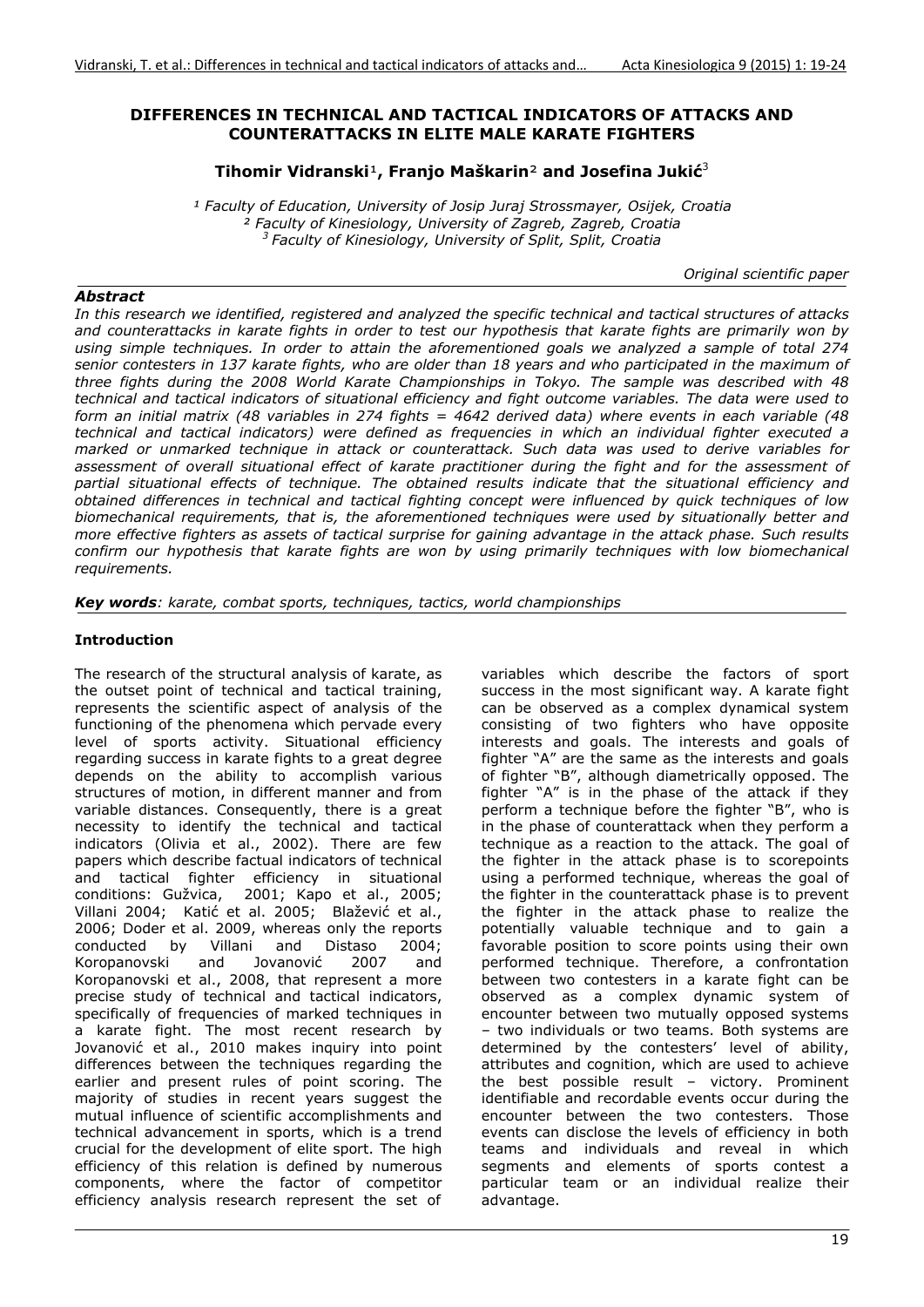In other words, they can indicate the possible causes of the final result of the competition according to Dizdar (2001). The aim of this study is to prove the hypothesis that karate fights are primarily won by using simple techniques during the fight. To achieve this goal we will identify, register and analyze the specific technical and tactical structures of attack and counterattack on the high-quality sample, using the methodologically confirmed process (method) to estimate analyzed situational efficiency of karate practitioners for derived data for studies of situational efficiency of karate practitioners according to Sertić et al., 2011. In addition, the data obtained by this method can be utilized as outset hypotheses for modeling and analysis of technical and tactical fighting training.

# **Materials and Methods**

#### *Study Subjects*

The sample was comprised of the total of 274 male competitors from 137 fights, seniors and older than 18 years, who participated at the 2008 World Karate Championship in Tokyo, Japan. The contestants were participants of the competition from 97 countries from five continents (Africa, America, Asia, Australia and Europe).

Table 1 Display of the fights structures by weight cathegory

| Category    | Total fights in<br>cathegory | Number of fights<br>observed | $\%$  |
|-------------|------------------------------|------------------------------|-------|
| $-60$       | 52                           | 36                           | 69,25 |
| $-65$       | 61                           | 40                           | 65,57 |
| $-70$       | 68                           | 47                           | 69,11 |
| $-75$       | 70                           | 43                           | 61,42 |
| $-80$       | 65                           | 46                           | 70,76 |
| $+80$       | 61                           | 46                           | 75,40 |
| <b>OPEN</b> | 78                           | 16                           | 20,51 |

Table 2 Display of the fight structures in competition phases

| Category    | 1st<br>round | 2nd<br>round | 3rd<br>round | Semi-<br>finals | <b>Finals</b> |
|-------------|--------------|--------------|--------------|-----------------|---------------|
| $-60$       |              | 12           |              |                 |               |
| $-65$       | 19           | 14           |              |                 |               |
| $-70$       | 22           | 18           |              | 2               |               |
| $-75$       | 20           | 17           | 3            | 2               |               |
| $-80$       | 21           | 19           |              |                 |               |
| $+80$       | 21           | 18           |              | 2               |               |
| <b>OPEN</b> |              |              | ົ            | 2               |               |

The sample variables in this study were: 12 descriptive technique and tactics variables divided into individual non-scoring attack techniques ("TEH"nn), individual scoring attack techniques (˝TEH˝bn), individual non-scoring counterattack techniques (˝TEH˝nk) and individual scoring counterattack techniques (˝TEH˝bk). Kizame tsuki (KT\_nn, KT\_bn, KT\_nk, KT\_bk), Gyaku tsuki jodan (GYJ\_nn, GYJ\_bn, GYJ\_nk, GYJ\_bk), Gyaku tsuki chudan (GYC\_nn, GYC\_bn, GYC\_nk, GYC\_bk), Mawashi geri chudan (MWC\_nn, MWC\_bn, MWC\_nk, MWC\_bk), Ashi mawashi geri chudan (AMWC\_nn, AMWC\_bn, AMWC\_nk, AMWC\_bk), Mawashi geri jodan (MWJ nn, MWJ bn, MWJ nk,

MWJ\_bk), Ashi mawashi geri jodan (AMWJ\_nn, AMWJ\_bn, AMWJ\_nk, AMWJ\_bk), Ura mawashi geri jodan (UMWJ\_nn, UMWJ\_bn, UMWJ\_nk, UMWJ\_bk), Ashi uramawashi ger ijodan (AUMWJ\_nn, AUMWJ\_bn, AUMWJ\_nk, AUMWJ\_bk), Ushiro mawashi geri jodan (UMWJ -nn, UMWJ\_bn, UMWJ\_nk ,UMWJ\_bk), Nagewaza-tsuki (NWTS\_nn, NWT\_bn, NWT\_nk, NWT\_bk). Other techniques (OT\_nn, OT\_bn, OT\_nk, OT\_bk), Descriptive variables of the contest outcome: win(PJ) and loss(PZ).

#### *Data analysis*

The data was extracted through analysis of video camera records of 274 karate combats which took place during the 2008 World Karate Championship in Tokyo. The data was calculated by trained and experienced measurers from Combat Sports Department of University of Zagreb Faculty of Kinesiology. The analysis observed the frequencies of 12 techniques in order to estimate the individual indicators of technical and tactical activities which were further recalculated as indicators of situational efficiency technique and overall situational efficiency during the fight.

The derived data used to estimate the impact of situational efficiency of karate athletes was based on the initial data matrix. For the purposes of calculation each of the two stages of the karate sports fight (attack and counterattack) had been given the numerical ratio scale values, which were later used for statistical analysis. The method of objective assessment of situational effect of karate athletes through technical and tactical situational efficiency indicators was calculation through Spearman's rank correlation coefficient (r=0,60, p=0,05) between variables PJ-PZ (win-loss) and UK SE (total situational efficiency in a fight) for groups of winners and defeated candidates.

The difference between the situational efficiency of particular attack and counterattack techniques were calculated using Wilcoxon statistically significant difference test. The normal distribution of variables was tested using Kolmogorov-Smirnov test for the results obtained in the basic variables of situational efficiency. The registration of situational indicators was implemented using a specialized software package DARTFISH 4.5.2.0. The data were tested and loaded into a statistical data program Statistics 7 (StatSoft, Inc., Tulsa, USA).

## **Results**

Table 3 denotes the results of Wilcoxon statistically significant difference test between situational efficiency of certain attack and counterattack techniques. It is noticeable that four out of ten observed variables display a statistically significant difference (p<,01) in technical and tactical attack and counterattack phases. Respective are the variables of situational efficiency techniques: SE\_KT (kizame tsuki), SE\_GYJ (gyaku tsuki jodan), SE\_GYC (gyaku tsuki chudan) and SE\_MWC (mawashi geri chudan).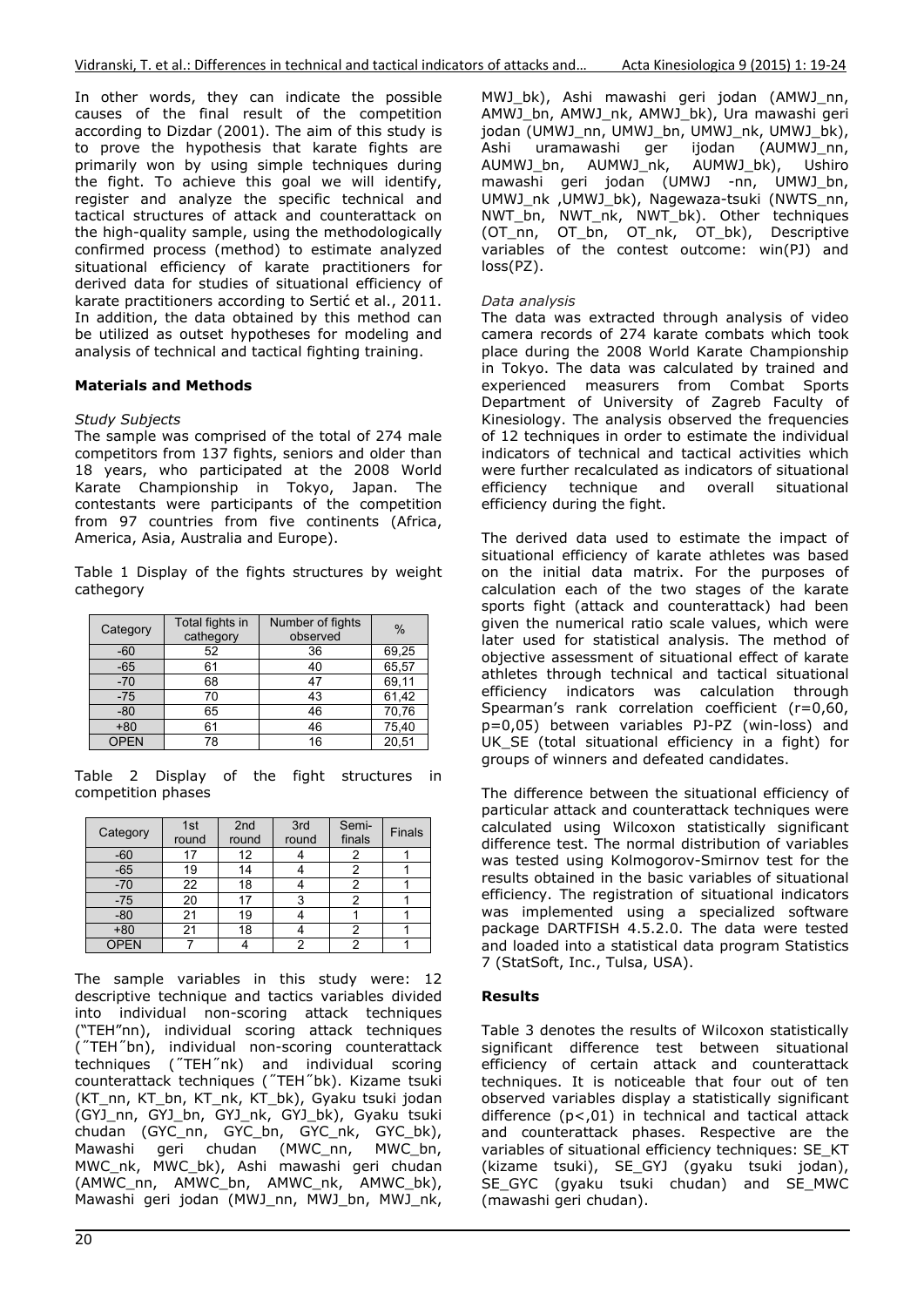Table 3 The results of Wilcoxon test of statistically significant difference between situational efficiency of certain techniques of attack and counterattack

| variable |        | $\mathcal{X}$<br>ranks |      | z    | р    |       |  |
|----------|--------|------------------------|------|------|------|-------|--|
|          | attack | counterattack          |      |      |      |       |  |
| SE KT    | 293    | 260                    | 338  | 3,20 | 0,00 | 0, 19 |  |
| SE GYJ   | 294    | 259                    | 1733 | 3,48 | 0,00 | 0,21  |  |
| SE GYC   | 293    | 260                    | 1831 | 2,66 | 0,01 | 0,16  |  |
| SE MWC   | 284    | 269                    | 37   | 2,54 | 0,01 | 0, 15 |  |
| SE MWJ   | 277    | 276                    | 14   | 0.08 | 0,93 | 0,01  |  |
| SE AMWJ  | 277    | 276                    | 3    | 0,00 | 1,00 | 0,00  |  |
| SE UMWJ  | 278    | 275                    | 10   | 0,76 | 0,45 | 0.05  |  |
| SE AUMWJ | 278    | 275                    | 4    | 1,08 | 0,28 | 0,06  |  |
| SE NWT   | 275    | 278                    | 11   | 1,68 | 0.09 | 0,10  |  |
| SE_OT    | 276    | 277                    |      |      |      | 0,00  |  |

( *x* ranks–arithmetic mean of ranks, T – T Wilcoxon equivalent pair test value, z – calculated value of Wilcoxon equivalent pair test, p – minimal margin of error for determining statistically significant difference between arithmetic rank of means,  $(z / 2n)$ – relative effect size (0 denotes minimal differencebetween the groups)

|                          |  |  | Table 4 Total display of frequency and proportion (%) scored in the marked and unmarked techniques of |  |  |  |  |  |
|--------------------------|--|--|-------------------------------------------------------------------------------------------------------|--|--|--|--|--|
| attack and counterattack |  |  |                                                                                                       |  |  |  |  |  |

|                                     | MARKED      |              |             |                     | UNMARKED     |          |                     |       |  |
|-------------------------------------|-------------|--------------|-------------|---------------------|--------------|----------|---------------------|-------|--|
|                                     |             | <b>ATACK</b> |             | <b>CAUNTERATACK</b> | <b>ATACK</b> |          | <b>CAUNTERATACK</b> |       |  |
| <b>TECHNICQUES</b>                  | <b>FREQ</b> | %            | <b>FREQ</b> | %                   | <b>FREQ</b>  | %        | <b>FREQ</b>         | %     |  |
| KT – kizame tsuki                   | 48          | 16,1         | 15          | 11,45               | 692          | 24,52    | 194                 | 14,42 |  |
| GYJ – gyaku tsuki jodan             | 111         | 37,24        | 55          | 41,98               | 695          | 24,62    | 570                 | 42,37 |  |
| $\text{GYC}$ – gyaku tsuki chudan   | 98          | 32,8         | 44          | 33,58               | 639          | 22,64    | 387                 | 28,77 |  |
| MWJ - mawashi geri jodan            | 4           | 1,34         | 3           | 2,29                | 90           | 3,18     | q                   | 0,66  |  |
| MWC - mawashi geri chudan           | 21          | 7,04         | 2           | 1,52                | 239          | 8,46     | 42                  | 3,12  |  |
| AMWJ - ashi mawashi geri jodan      | 2           | 0,67         | 1           | 0,67                | $\Omega$     | $\Omega$ | 16                  | 1,18  |  |
| AMWC - ashi mawashi geri chudan     | $\Omega$    | $\Omega$     | $\Omega$    | $\Omega$            | $\Omega$     | $\Omega$ | 5                   | 0,37  |  |
| UMWJ – ura mawashi geri jodan       | 5           | 1,67         | 2           | 1,52                | 35           | 1,24     | 6                   | 0,44  |  |
| AUMWJ – ashi ura mawashi geri jodan | 4           | 1,34         | 1           | 0,67                | 71           | 2,51     | 19                  | 1,41  |  |
| NWT – nage waza tsuki               | 4           | 1,34         | 7           | 5,34                | 176          | 6,23     | 85                  | 6,31  |  |
| RT-remaining technicques            | 1           | 0,33         |             | 0,67                | 29           | 1,02     | 8                   | 0,59  |  |

Derived variables of situational efficiency of techniques which do not exhibit statistically significant difference in technical and tactical phase of attack and counterattack are: SE\_MWJ (mawashigerijodan), SE\_AMWJ (ashi mawashi geri jodan), SE\_UMWJ (ura mawashi geri jodan), SE AUMWJ (ashi ura mawashi geri jodan) and SE\_OT (other techniques). The maximum difference between the variables of attack and counterattack are denoted by the value of relative effect size  $(z / \sqrt{2n})$ . According to the listed relative value effect 0 represents the minimal difference between the derived variables of situational efficiency of techniques realized in attack and counterattack. Based on these indicators we can notice that the variable SE\_GYJ (gyaku tsuki jodan) with the relative value of effect of 0,21 on the level of statistical significance p<,01 differs the technical and tactical concepts of attack and counterattack to the highest degree. When compared to the research (Vidranski 2010) we can notice the differences in arithmetic means of situational efficiency of variable SE\_GYJ (gyaku tsuki jodan) realized in attack and counterattack. The derived variable of situational efficiency SE\_GYJbn (gyaku tsuki jodan – attack) has a higher value of arithmetic mean, which amounts to 4,35, whilst the variable SE\_GYJbk (gyaku tsuki jodan –

counterattack) has a lower value of arithmetic mean of situational efficiency which amounts to 2,33. The values of the afore-mentioned arithmetic means reflect in the higher arithmetic mean of ranks of the SE\_GYJ (gyaku tsuki jodan) variable realized in the attack (294) as opposed to the arithmetic mean of counterratack which is lower (259). Thereby it can be noticed that the fighters achieved higher values of situational efficiency by executing the gyaku tsuki jodan technique in technical and tactical attack phase as opposed to the counterattack phase and thus generated higher values of the arithmetic means of ranks which is higher in the attack phase. As mentioned above, the higher situational efficiency of gyaku tsuki jodan technique in the attack phase can be explained through the fighting concept of the elite contesters, that is to say, the elite contesters frequently take initiative in a fight in order to realize their advantage early on and to finish the fight in their favor. Assuming the initiative in a fight implies the execution of a technique as an attack feature in a time period before the opponent's technique. According to the existing research (Vidranski, 2010) it is known that higher ranking contesters (victors) attain a higher degree of situational efficiency in techniques realized predominately in the attack phase.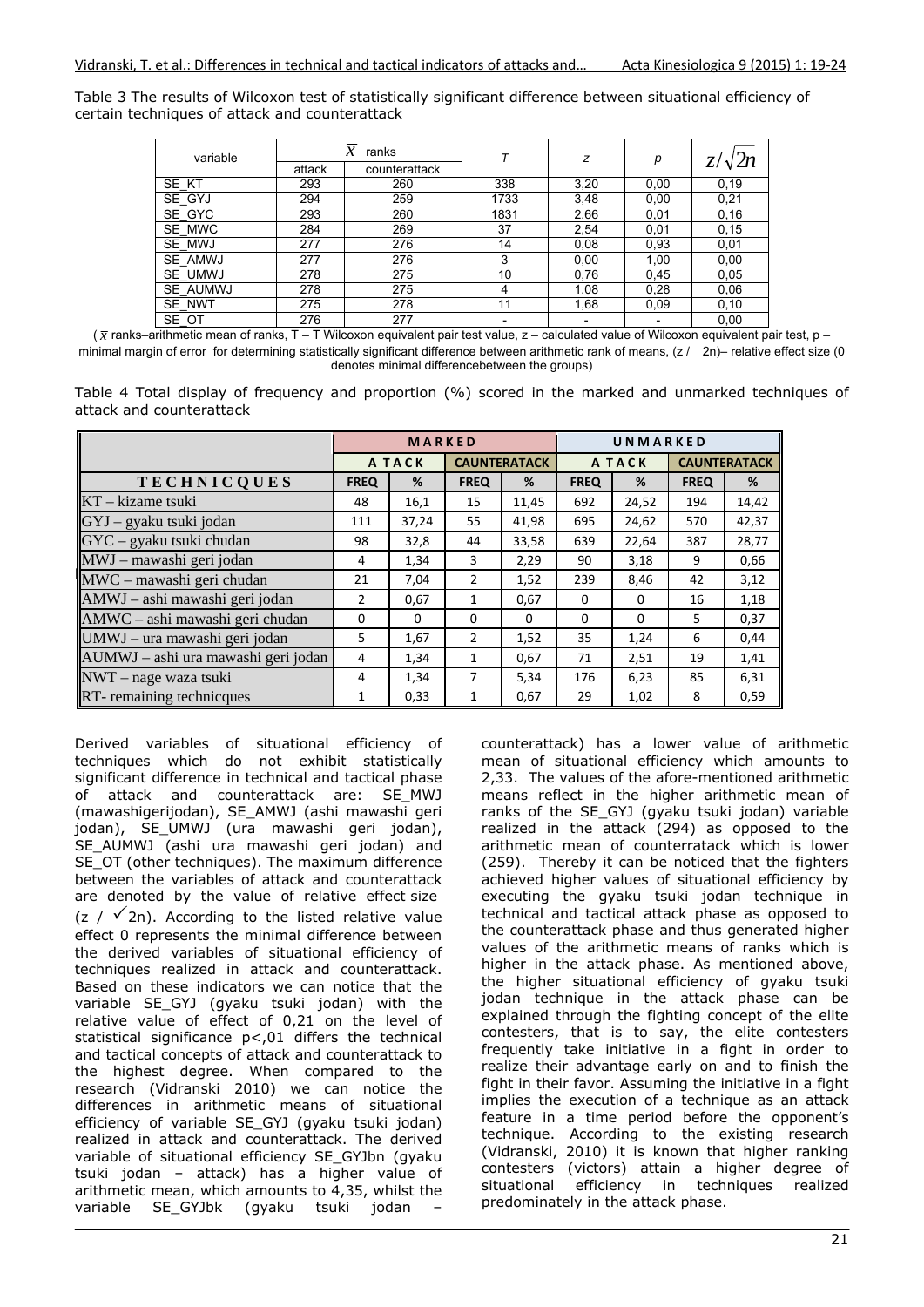In accordance with (Vidranski, 2010) the point valued technique of gyaku tsuki jodan in attack phase (GYJbn) with frequency of 111 repetitions accounts for 25,87% of total point valued techniques in 274 fights. Such structure makes it the most frequent point valued technique in a karate fight in technical and tactical attack phase. The same gyaku tsuki jodan technique in the counterattack phase (GYJbn) with frequency of 55 repetitions accounts for 12,82% of total point valued techniques which makes it the third most frequent point valued technique and the most frequent point valued counterattack technique. From the observed data we can conclude that the initiative of the more skillful competitors and high frequency in a fight make gyaku tsuki jodan technique more effective in the technical and tactical attack phase as opposed to the counterattack phase. In the second place with statistically significant difference p<,01 and relative effect size (z /  $\sqrt{2n}$ ) of 0,19 between technical and tactical attack and counterattack phase is the situational efficiency of SE\_KT (kizame tsuki) technique. The value of arithmetic mean of situational efficiency of SE\_KT (kizame tsuki) technique is higher in technical and tactical attack phase (Vidranski, 2010). According to the referenced study we can conclude that the more skilled competitors and contest victors attained an overall higher value of arithmetic mean of situational efficiency of SE\_KT (kizame tsuki) technique in the attack phase. Therefore we can conclude that the more skilled contesters employed the kizame tsuki technique in order to obtain initiative in a fight and therefore attained the higher situational efficiency in the attack phase. Beside this reasoning kizame tsuki technique is frequently used because of its low degree of biomechanical complexity and minimal amplitude demands in point scoring. The aforementioned characteristics make it the prime technique for opponent surprisal and point scoring in the attack phase. All of the observed qualities of kizame tsuki technique were emphasized during the high-stake competition where the elite contesters utilized their skills to obtain initiative and ensure dominant position in a fight by point acquisition in the attack phase. In addition, a higher situational efficiency was attained using the kizame tsuki technique in technical and tactical attack phase, which accounts for obtained values of statistically significant differences. In the third place with the statistically significant difference p<,01 and relative effect size  $(z / \sqrt{2n})$  of 0,16 between technical and tactical phases of attack and counterattack is the situatonal efficiency of SE\_GYC (gyaku tsuki chudan) technique. The values of arithmetic means of situational efficiency of SE\_GYC (gyaku tsuki chudan) technique are higher in technical and tactical attack phase (Vidranski, 2010). According to Table 3 it can be noticed that the more skillful competitors and contest winners attained higher values of arithmetic means of situational efficiency of SE\_GYC (gyaku tsuki chudan) technique in the attack phase. Concurrently, it can be noticed that the group of victorious contesters differed the most

from the group of defeated contesters in situational efficiency of this technique. Thereby it can be concluded that the more skilled contesters employed gyaku tsuki chudan technique in order to obtain initiative in a fight and thus attained a higher situational efficiency in attack phase in such way. In addition to the aforementioned reasons, gyaku tsuki chudan technique is frequently used in the attack as a second choice technique in composite combinations. The reasons for such classification are: low biomechanical complexity and transition of the point scoring zone to the body. In reality, the attack is generally commenced by executing a technique in the point scoring zone of the head (jodan technique). The point scoring zone is subsequently transited and a technique is executed in the point scoring zone of the body (chudan technique). These exact characteristics make gyaku tsuki chudan technique the second most effective technique for opponent surprisal and point scoring in the attack phase (Vidranski, 2010).

All of the aforementioned advantages of the technique were emphasized during the high-stake competition where the elite contesters utilized their skills in order to obtain initiative and ensure dominant position in a fight by point scoring in the attack phase. Concurrently, a higher situational efficiency of gyaku tsuki chudan technique in technical and tactical phase of attack was obtained, which accounts for the resulting statistically significant difference. In the final, fourth place, with the statistically significant difference p<,01 and relevant effect size (z /  $\sqrt{2n}$ ) of 0,15 between technical and tactical attack and counterattack phase is situational efficiency of foot technique SE MWC (mawashi geri chudan). The values of arithmetic mean of situational efficiency of SE MWC (mawashi geri chudan) are significantly higher in technical and tactical attack phase (Vidranski 2010). According to the aforementioned study, it can be concluded that the more skilled contenders and victors of the contests attained higher values of arithmetic means of situational efficiency of SE\_MWC (mawashi geri chudan) technique in the attack phase. It can also be noticed that the group of victorious contesters differed the most from the group of defeated contesters in the situational efficiency of the mentioned footwork technique. It can be concluded that the winners of the contests execute complex and demanding techniques, whereas the contesters who are motorically inferior to their opponents cannot execute those techniques. It can be recapitulated that the more skilled contesters employed foot technique mawashi geri chudan technique in order to obtain initiative in a fight and in such a way attain higher situational efficiency in the attack phase. In addition to aforementioned reasons mawashi geri chudan technique is frequently used as a second and third choice technique in composite combinations. The reasons for such classification are: the lowest biomechanical complexity among all of the observed foot techniques and transfer of point scoring zone to body. In reality, the attack is generally commenced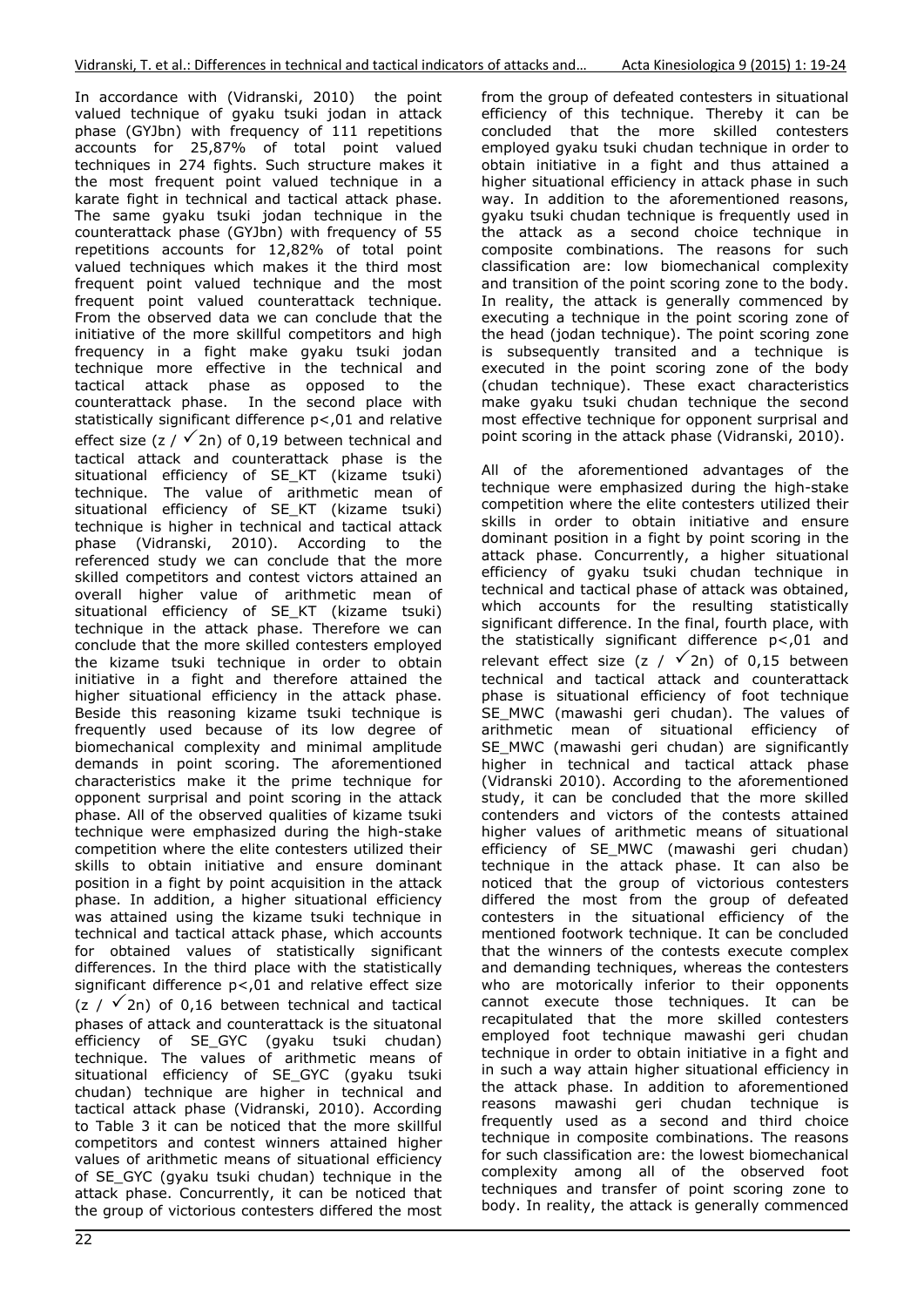by executing a technique in the point scoring zone of the head (jodan technique). The point scoring zone is subsequently transited and a technique is executed in the point scoring zone of the body (chudan technique). Foot technique mawashi geri chudan is frequently executed in the attack phase as a second choice technique after the jodan technique kizame tsuki. These characteristics make mawashi geri chudan technique on the third place out of all observed techniques for technique for effective opponent surprisal and point acquisition in the attack phase (Vidranski 2010). Aforementioned advantages of the technique were emphasized during the high-stake competition where the elite contesters utilized their skills to obtain initiative and to ensure dominant position in a fight by point scoring in the attack phase. Higher situational efficiency was attained usingthemawashigerichudan technique in technical and tactical attack phase, which accounts for obtained values of statistically significant differences. The other observed variables did not indicate statistically significant difference in situational efficiency of attack and counterattack phases.

# **Conclusion**

Situational efficiency and derived differences in technical and tactical concept of fighting were mostly influenced by quick techniques with low biomechanical demands. The mentioned techniques were used by situationally more efficient and skilled fighters as an instrument of tactical surprise in order to attain advantage in a fight during the attack phase. The issue occurs whether it is justified to use techniques that are biomechanically simpler, such as ipon and nihon techniques, in order to gain advantage in a contest. Are the mentioned techniques truly situationally more effective when scoring pointsduring the attack phase or is the lower level of the training process in elite karate the reason behind less frequent use of higher scoring techniques (sanbon techniques)?

The execution of those techniques in the attack phase implies the highest level of muscle automatization, along with the sports preparation technology. The aforementioned facts can still be observed in a theoretical manner, whereas their empirical confirmation can only be established once the three point techniques become more represented in contests. The 2008 change in karate rules which increases the time period of fights by 60 seconds creates the possibility of a greater risk at the earlier points in a fight, which in turn increases the potential usefulness of sanbon techniques. The mentioned variables SE\_KT (kizame tsuki), SE\_GYJ (gyaku tsuki jodan), SE\_GYC (gyaku tsuki chudan) and SE\_MWC<br>(mawashi geri chudan) display statistically .<br>geri chudan) display statistically significant difference in technical and tactical concepts of attack and counterattack, and are situationally more efficient and usually employed by more skillful fighters.

# **References**

- Blažević, S., Katić, R., & Popović, D. (2006). The Effect of motor abilities on karate performance. *Collegium Antropologicum, 30*(2), 327-333.
- Doder, D., Malacko, J., Stanković, V., & Doder, R. (2009). Impacts and prediction validity of morphological and motor skills on mawashi geri. *Acta Kinesiologica, 3*(2), 104-109.
- Gužvica, M. (2001). Analysis of fight outcome of different weight category in Yugoslav karate competitions. *Physical culture, 55*(1-4), 33-41.
- Iide, K., Imamura, H., Yoshimura, Y., Yamashita, A., Miyahara, K., Miyamoto, N., Moriwaki, C. (2008). Physiological responses of simulated karate sparring matches in young men and boys. *Journal of Strength and Conditioning Research, 22*(3), 839-844.
- Imamura H., et al (2002). Physiological responses during and following karate training in women. *Journal of Sports Medicine and Physical Fitness, 42*(4), 431-437.
- Jovanović, S., Koropanovski, N., & Kasum, G. (2010). Utjecaj izmjena pravila suđenja na natjecateljsku aktivnost u karateu. *Aktuelno u praksi, 9*, 5-15.
- Katić, R., Blažević. S., Krstulović, S., & Mulić, R. (2005). Morphological structures of Elite karateka and their impact on technical and fighting efficiency. *Collegium Antropologicum, 29*(1), 79-84.
- Koropanovski, N., & Jovanović, S. (2007). Model characteristics of combat in elite male karate competitors. *Serbian Journal of Sports Sciences, 1*(3), 97-115.
- Koropanovski, N., Jovanović, S., & Dopsaj, M. (2008a). Characteristics of pointing actions of top level female competitors in karate. In: *Proceedings of World Congress of Performance Analysis of Sport VIII, Magdeburg , 2008* (pp. 386-392). Magdeburg: Otto von Guericke University.
- Koropanovski, N., Jovanović, S., & Dopsaj, M. (2008b). Characteristics of pointing actions of top male competitors in karate at world and european level. *Brazilian Journal of Biomotricity. 2*(4), 241-251.
- Sertić, H., Vidranski, T., & Segedi, I. (2011). Evaluation of a method for objective assessment of situational effect in karatekas through technical-tactical index for situational efficiency. *Proceedings Book, Integrativ power of Kinesiology, 6th international scientific conference on kinesiology.8.-11.2011.,Opatija*, Croatia: Faculty of Kinesiology, University of Zagreb.
- Vidranski, T., Sertić, H., & Segedi, I. (2009). Izbor i distribucija metoda, sadržaja i volumena rada u prvoj godini trenažnog procesa u karateu. U: Findak, V. (ur.) *Zbornik radova 18. Ljetna škola kineziologa Republike Hrvatske, Poreč, 23.- 27.06.2009*. (str.516-521). Zagreb, Hrvatski kineziološki savez.